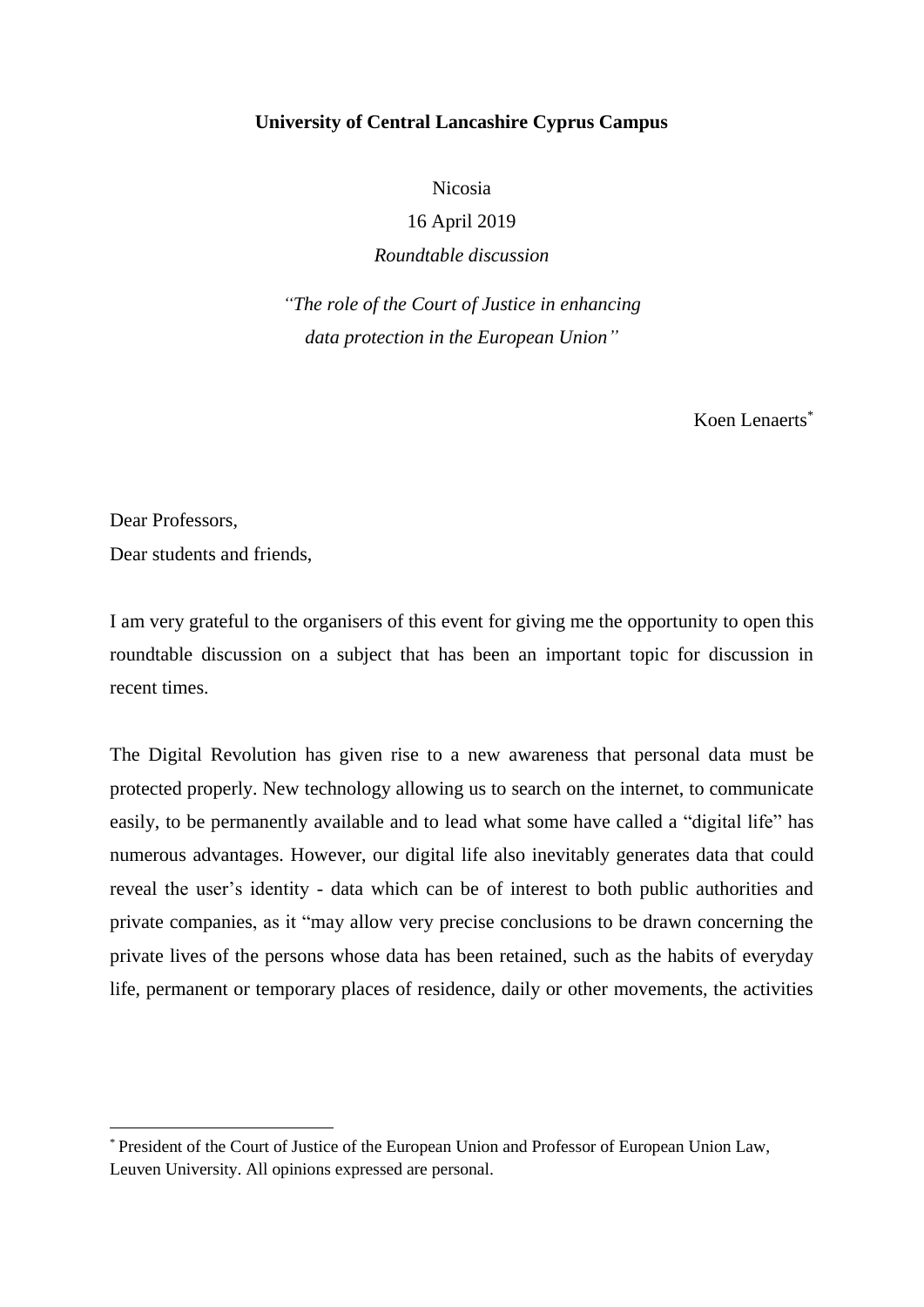carried out, the social relationships of those persons and the social environments frequented by them."<sup>1</sup>

One of our shared European values being the respect for individual privacy, any information concerning the identity of individuals should, in principle, benefit from data protection.

The legal and social importance of the right to data protection can be inferred from EU primary law itself. In fact, in contrast to the wording of the European Convention on Human Rights, Article 8 of the Charter of Fundamental Rights of the European Union (hereafter 'the Charter') has conferred on that right an autonomous character. While remaining closely linked to the right to respect for private life enshrined in Article 7, it has been "emancipated" from the latter as it has become more and more crucial in the digital age.

Over the past decade, the Court has been called upon to decide cases in the field of data protection with increasing frequency. One telling indication of the importance of data protection is the number of recent Grand Chamber judgments relating to that fundamental right.

The very first example in our case-law that deals with the issue of data protection  $$ without, however, using that term – is the *Stauder* case of November 1969<sup>2</sup>. The *Stauder* case also represents the starting point for the development of the case law on fundamental rights at EU level, decades before the Charter of Fundamental Rights of the European Union came into being.

In order to stimulate the sale of surplus quantities of butter in the common market, the Commission allowed Member States to enable consumers receiving social welfare to buy butter at a reduced price. The German language version of the Commission decision

<sup>1</sup> CJEU, 8 April 2014, *Digital Rights Ireland Ltd*, Joined Cases C-293/12 and C-594/12, EU:C:2014:23, para. 27.

<sup>2</sup> CJEU, 12 November 1969, *Stauder v City of Ulm – Sozialamt*, EU:C:1969:57.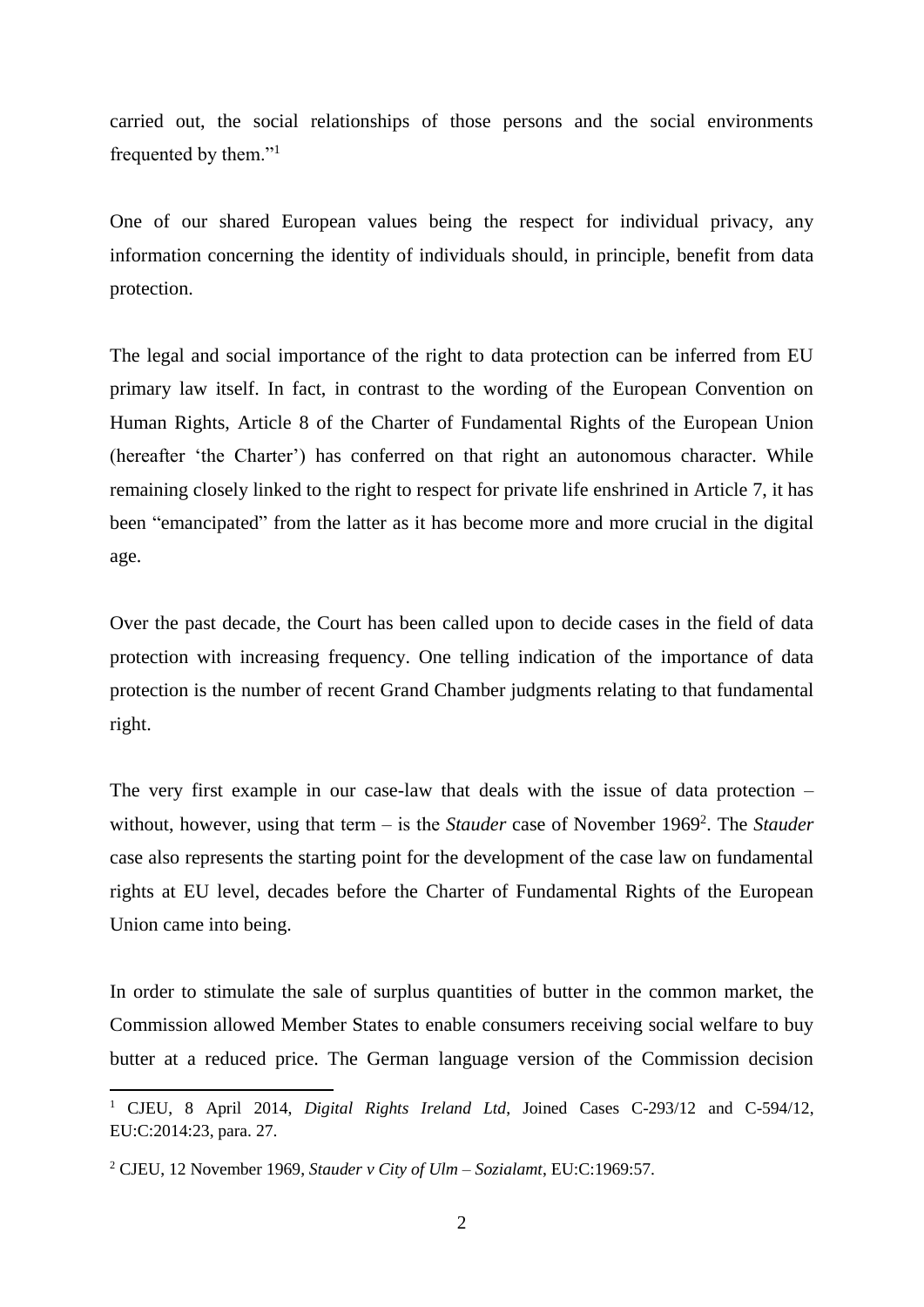required the consumer to use a coupon issued in his or her name. Taking the view that this requirement to divulge his name to the retailer infringed his fundamental rights, Mr. Stauder seized a German administrative court,<sup>3</sup> which referred the question to the Court of Justice.

The Court of Justice observed that the German and Dutch versions of the decision contained translation errors and that the decision did not in fact require identification by name, but only that the coupon should refer to the person concerned. Since the Member States were thus able to choose from a number of methods, the Court of Justice found that, interpreted in this way, the provision at issue contained nothing capable of infringing the fundamental human rights enshrined in the general principles of Community law and protected by the Court. The irony of this case is that, although Mr. Stauder sought protection of his privacy in the main proceedings, his name has become known to a far larger audience than just his retailer as a result of the case.

I should also mention the much more recent *Volker und Markus Schecke* case of 2010<sup>4</sup> where farmers benefitting from EU agricultural funds objected to the fact that their names and the amounts received were published, as provided for in two EU regulations. Applying the Charter of Fundamental Rights of the European Union to facts that occurred before its formal entry into force, the Court of Justice decided that publishing the names of individuals and the amounts that they receive constituted a disproportionate measure with regard to the objective of transparency. Therefore, the Court declared the relevant provisions of EU law invalid.

May of last year saw the entry into force of the General Data Protection Regulation<sup>5</sup> – better known under the acronym GDPR. It replaces the 1995 Data Protection Directive,

<sup>3</sup> Verwaltungsgericht Stuttgart.

<sup>4</sup> CJEU, 9 November 2010, *Volker und Markus Schecke GbR* (C-92/09) and *Hartmut Eifert* (C-93/09) *v Land Hessen*, EU:C:2010:662.

<sup>5</sup> Regulation (EU) 2016/679 of the European Parliament and of the Council of 27 April 2016 on the protection of natural persons with regard to the processing of personal data and on the free movement of such data, and repealing Directive 95/46/EC (General Data Protection Regulation) (OJ 2016 L 119, p. 1).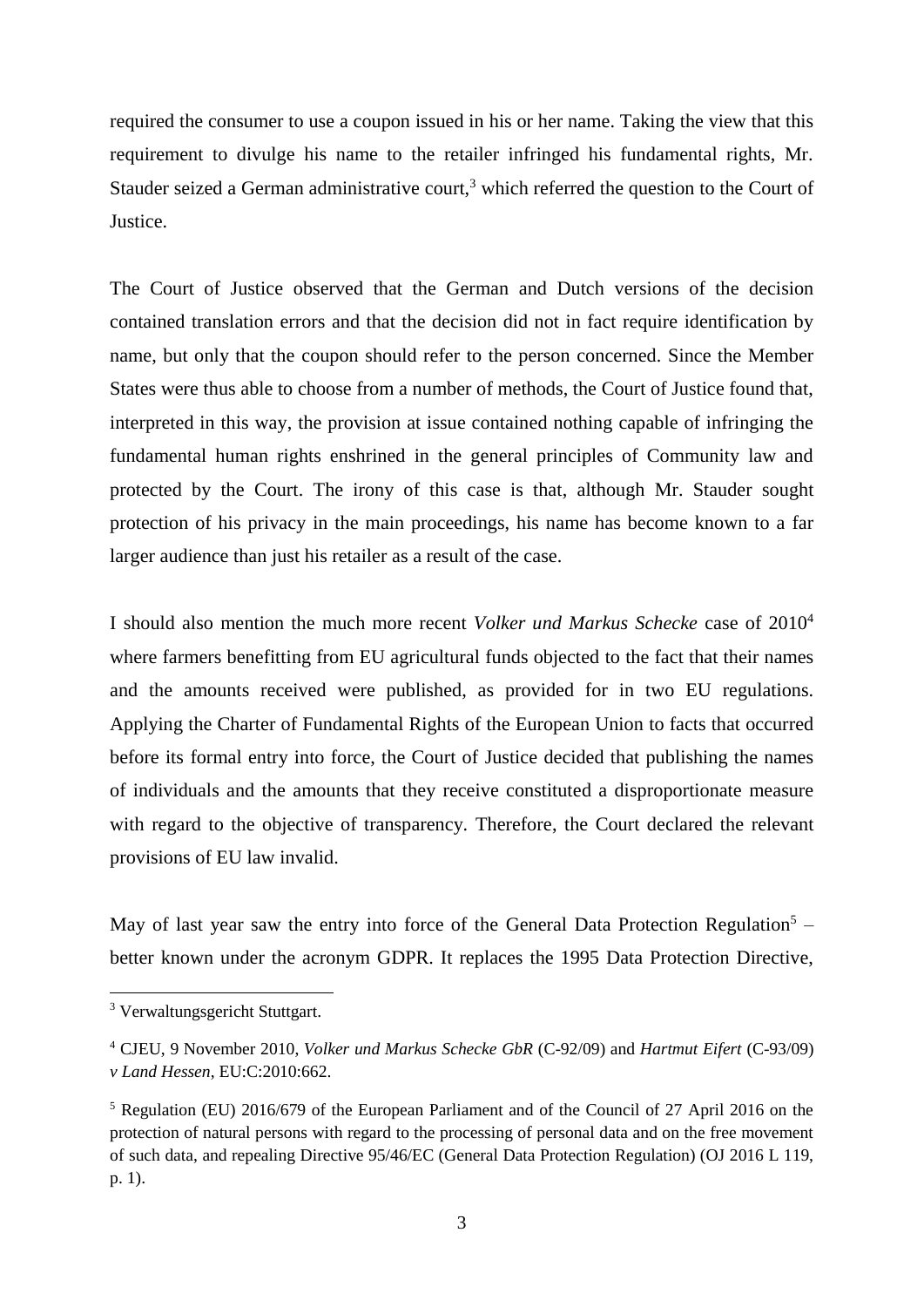which needed to be adapted to a fast-changing and increasingly complex environment. Some references for a preliminary ruling concerning this new regulation are currently pending before the Court of Justice. A first judgment referring in its operative part to the GDPR was given in January of this year.<sup>6</sup>

When enforcing the individual's right to data protection, it is important to bear in mind that the right to privacy is not unlimited. In fact, as the Court ruled in the *Schecke* case – in a formula codified by the legislator at recital 4 of the GDPR – "the right to the protection of personal data is not […] an absolute right, but must be considered in relation to its function in society."7

It is for the legislator – both at national and at European level – to strike a reasonable balance between conflicting rights and interests. It is then for the courts to assess this balance in the light of the different instruments protecting fundamental rights. The Charter comes into play when a question is raised concerning the legality either of an EU act or of an act of a national authority implementing European Union law.

Data protection law can be described as having two dimensions, since it involves striking the correct balance not only between private interests and the public interest, such as the interest in combating crime, but also between competing private interests, such as the right to privacy on the one hand and the freedom of expression or the right of access to information on the other hand.

<sup>6</sup> CJEU, 16 January 2019, *Deutsche Post AG v Hauptzollamt Köln*, C-496/17, EU:C:2019:26. The Court ruled in this case that the customs authorities may require an applicant for "authorised economic operator" status to send to them the tax identification numbers, allocated for the purposes of collection income tax, concerning solely the natural persons who are in charge of the applicant or who exercise control over its management and those who are in charge of the applicant's customs matters, and the details of the tax offices responsible for the taxation of all those persons, to the extent that that data enables those authorities to obtain information on serious or repeated infringements of customs legislation or taxation rules or on serious criminal offences, committed by those natural persons and relating to their economic activity.

<sup>7</sup> CJEU, 9 November 2010, *Volker und Markus Schecke GbR and Hartmut Eifert v Land Hessen*, C-92/09 and C-93/09, EU:C:2010:662, para. 48.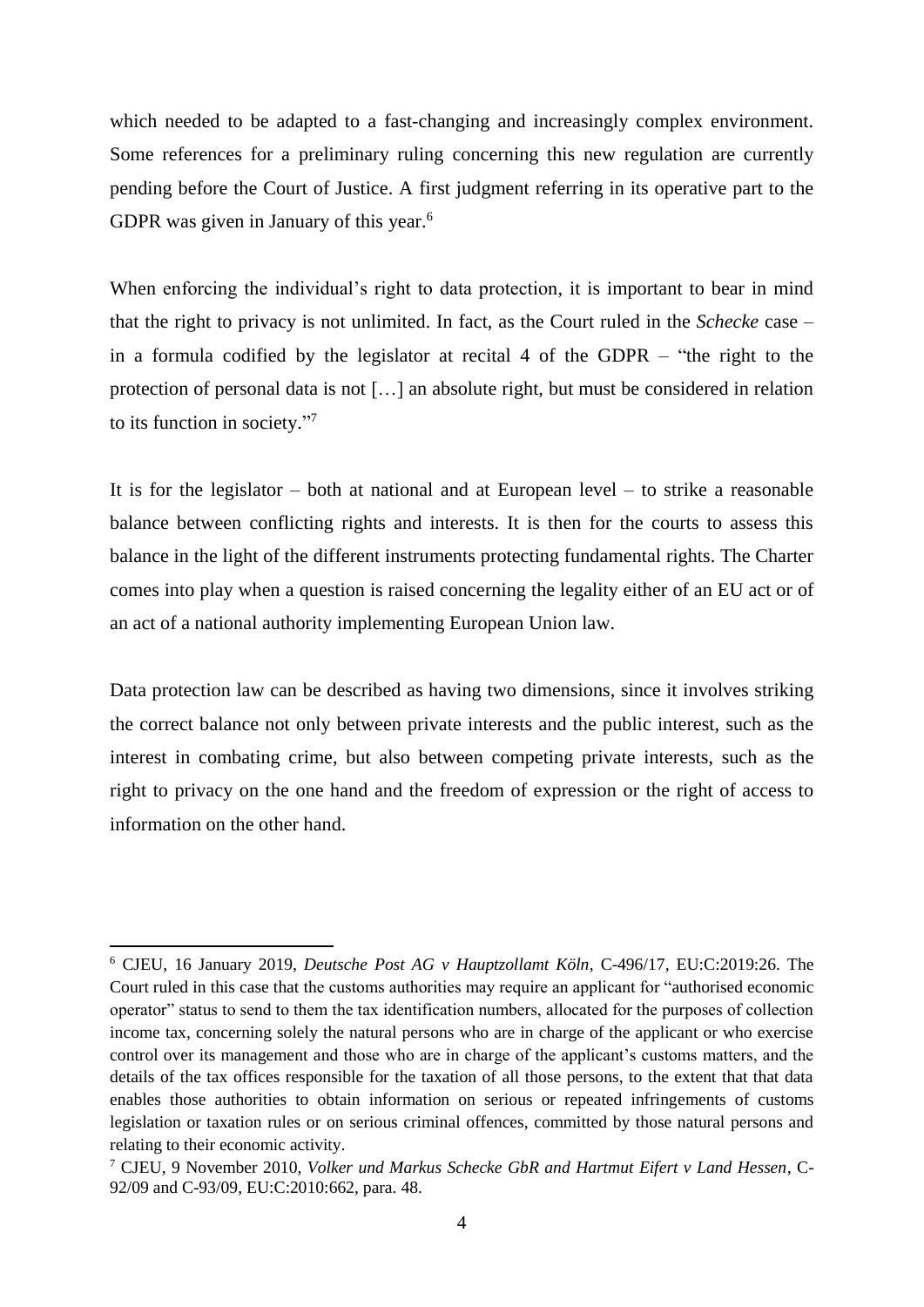Let me begin by outlining the public dimension of the right to data protection, i.e. the relationship between public authorities and individuals.

The EU and Member States are both engaged in the fight against serious crime, even more urgently following the horrifying terrorist attacks which have struck numerous Member States and third countries over the last few years. In adopting legislation to combat serious crime, the legislator is obviously pursuing a legitimate interest. The legislator's margin of appreciation is nonetheless constrained by the fundamental rights protected by the Charter.

The 2014 *Digital Rights Ireland* case*<sup>8</sup>* illustrates that point.

With public security in mind, the EU legislator had adopted in 2006 a directive<sup>9</sup> requiring Member States to oblige electronic communication service providers to keep a record, for at least 6 months and for a maximum of up to two years, of all data relating to electronic communications' traffic and location. The objective was, in particular, to facilitate the prevention and prosecution of serious crime, including terrorist attacks.

The Data retention Directive entailed *de facto* an indiscriminate interference with the right to data protection "of practically the entire European population",  $10$  regardless of whether the persons concerned were suspected of any crime.

However, in a society based on the fundamental value of individual freedom, restrictions imposed in respect of that freedom have to be limited to what is strictly necessary for the protection of the public interest.

<sup>8</sup> CJEU, 8 April 2014, *Digital Rights Ireland* and *Seitlinger and Others*, Joined Cases C-293/12 and C-594/12, EU:C:2014:238.

<sup>9</sup> Directive 2006/24/EC of the European Parliament and of the Council of 15 March 2006 on the retention of data generated or processed in connection with the provision of publicly available communications services or of public communications networks and amending Directive 2002/58/EC (OJ 2006 L 105, p. 54).

<sup>10</sup> CJEU, 8 April 2014, *Digital Rights Ireland Ltd*, para. 56.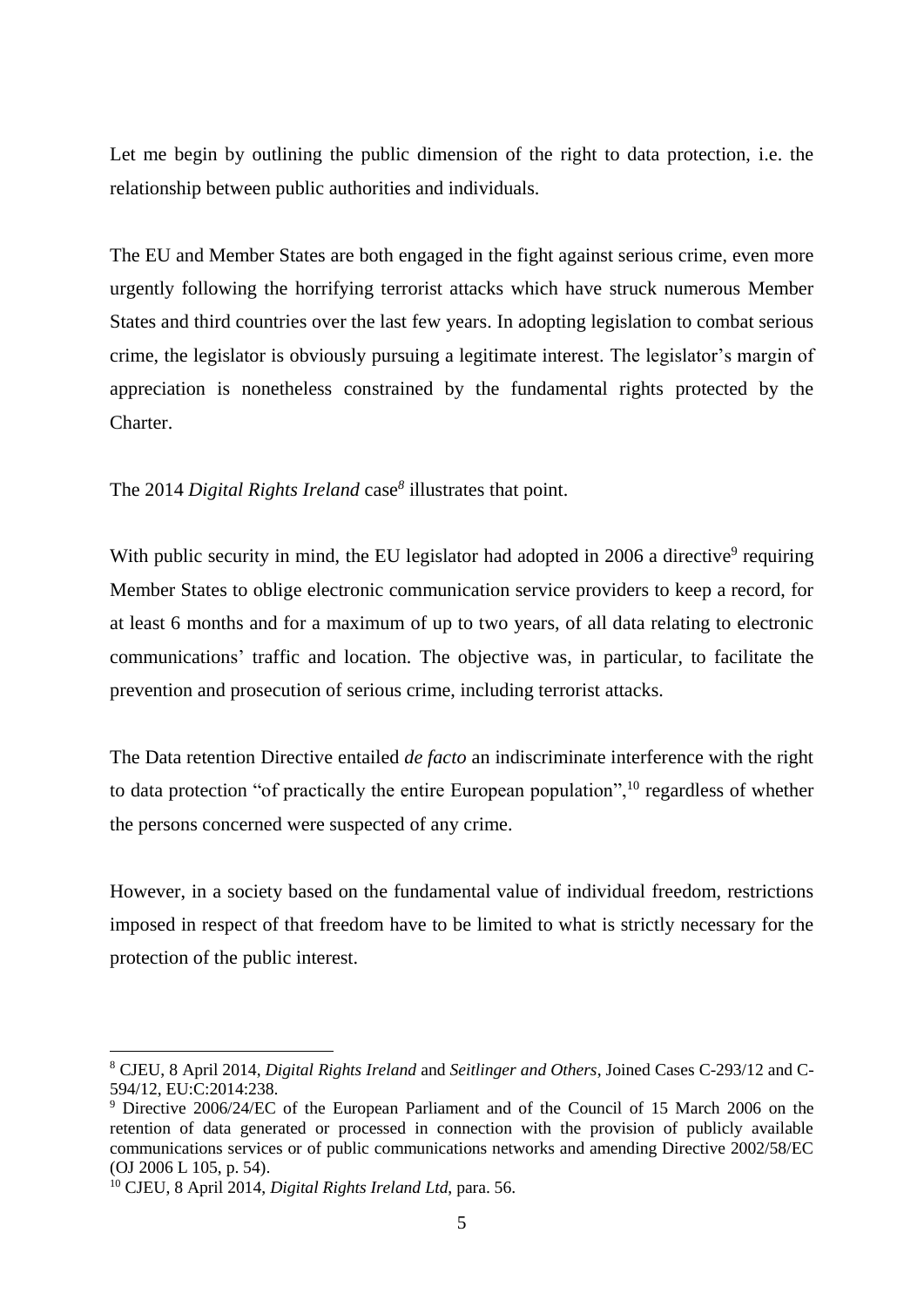As regards the *retention* of data as such, the Court considered that the directive failed to provide, in the light of the objective of fighting serious crime, for any differentiation, limitation or exception. As regards *access* to the data retained, the directive failed to lay down the conditions under which the national authorities could have access to those data and make use of them. With respect to the data retention period of 6 to 24 months, the directive failed to state any objective criteria justifying its length. Moreover, since the directive did not require the data to be retained within the EU, it also failed to ensure the control, explicitly required by Article 8(3) of the Charter, by an independent authority of compliance with the requirements of protection and security. Thus, the Court of Justice concluded that the EU legislator had imposed unnecessary and disproportionate restrictions on the rights enshrined in Articles 7 and 8 of the Charter and therefore declared the Data Retention Directive invalid.

A follow-up case, *Tele2 Sverige*, <sup>11</sup> concerned national measures implementing the Data Retention Directive that had been found to be invalid in *Digital Rights Ireland*. The Court confirmed that the same high standard of data protection applies to national authorities. Thus, only the objective of "fighting serious crime" could justify a far-reaching interference with the right to data protection and such an interference has to be limited to what is strictly necessary.

A high level of personal data protection should nevertheless not be such as to impede criminal investigations. The recent judgment in *Ministerio Fiscal* demonstrates that the Court of Justice takes into account the needs of criminal investigations. <sup>12</sup> The main proceedings concerned a robbery involving the theft of a wallet and a mobile phone in Spain. The investigating authority requested access to data for the purpose of identifying the owners of SIM cards activated using the stolen phone.

This raised the question whether access to personal data retained by a telecommunications operator could only be granted in order to combat "serious crime", which under Spanish law does not cover a robbery such as the one at issue in the main proceedings. The

 $\overline{a}$ 

<sup>11</sup> CJEU, 21 December 2016, *Tele2 Sverige* and *Watson and Others*, C‑203/15 and C‑698/15, EU:C:2016:970, para 102.

<sup>12</sup> CJEU, 2 October 2018, *Ministerio Fiscal*, C‑207/16, EU:C:2018:788.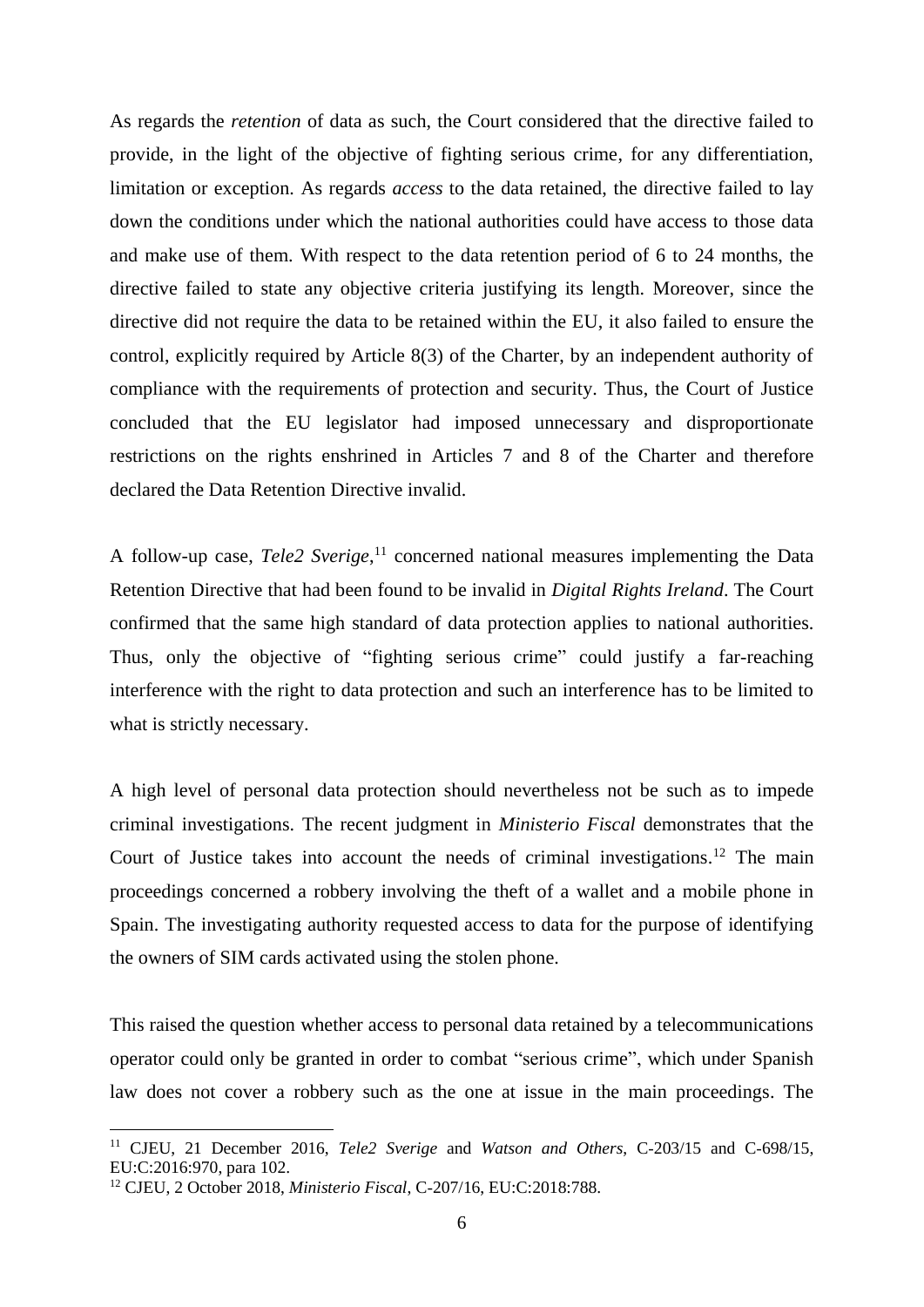*Audiencia Provincial de Tarragona* (Provincial court of Tarragona) sought guidance from the Court on the degree of "seriousness" of the offence capable of justifying access to the data.

The Court of Justice expressly distinguished this case from *Tele2 Sverige*. The Court stressed that that latter case concerned a serious interference into data protection rights, as the data retention – and access – at issue was such as to allow *precise conclusions* to be drawn concerning the private lives of the persons whose data had been collected.<sup>13</sup> Such interference can indeed be justified only by the objective of fighting serious crime. However, in *Ministerio Fiscal*, the interference itself was not serious: the requested access only concerned the telephone numbers corresponding to the SIM cards used in the stolen mobile telephone and the data relating to the identity of the owners of those cards, but not to the communications carried out using it or its location. The objective of preventing, investigating, detecting and prosecuting 'criminal offences' generally can indeed justify a limited interference of that kind.<sup>14</sup>

In addition to its mission of balancing public interests and individual rights, the Court of Justice has also been called upon to arbitrate between conflicting private interests.

This can be illustrated by reference to the seminal 2014 *Google Spain* judgment. 15

In this case, the name of a Spanish national appeared in two newspaper announcements for a real-estate auction held in 1998 from which it could be inferred that he had been the subject of proceedings for the recovery of social security debts. A search based on that person's name on Google retrieved those two announcements, which he considered to be both detrimental to his reputation and no longer relevant. He therefore requested, before the Spanish courts, that Google be ordered to remove or to conceal that data relating to him. The *Audiencia National* (National High Court, Spain) sought guidance from the

<sup>13</sup> *Ibid.*, para. 54.

<sup>14</sup> *Ibid.*, paras 57, 61 and 62.

<sup>15</sup> CJEU, 13 May 2014, *Google Spain and Google*, C‑131/12, EU:C:2014:317.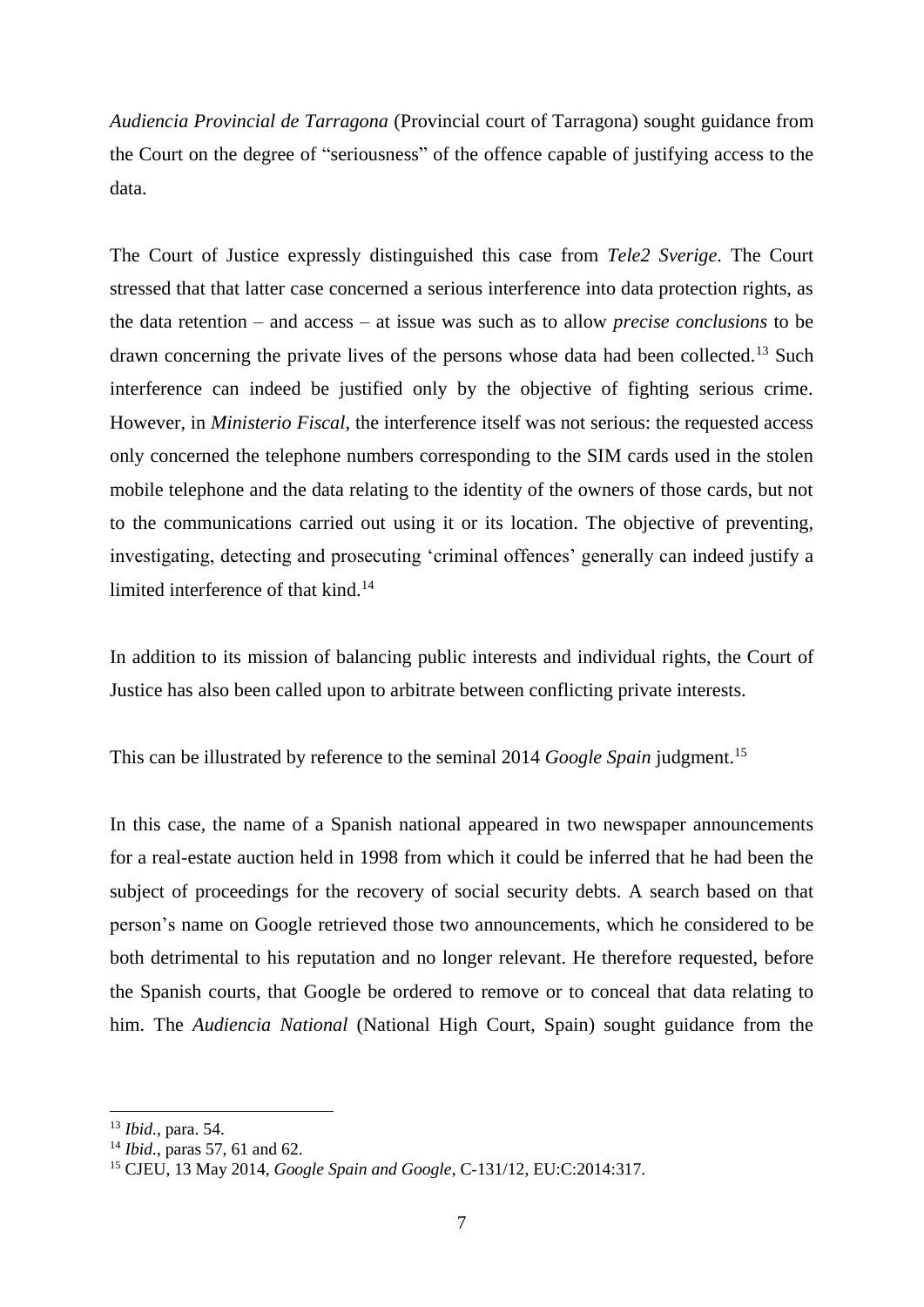Court of Justice, in essence, as to whether that request could find any support in the 1995 Data Protection Directive.

As a first step, the Court classified the activity of a search engine – which consists in finding, indexing, storing and making available information containing data, including personal data – as the "processing of personal data" within the meaning of that directive. The Court then qualified the operator of the search engine as a "controller" in respect of that processing and held that that operator, at the request of the person concerned, had to remove all references to web pages containing the name of that person when the information appears to be inadequate, irrelevant or *no longer* relevant, or excessive in relation to the purposes of the processing.<sup>16</sup> The Court made it clear that the fundamental rights of the person concerned under Articles 7 and 8 of the Charter override, as a rule, not only the economic interests of the operator of the search engine but also the interest of the general public in finding that information. However, the Court did not rule out the possibility that there may be cases where it is rather the interest of internet users in having access to the information which should prevail. This could be the case, for example, where the person concerned plays a role in public life.<sup>17</sup>

This case clearly shows the Court of Justice's attachment to data protection rights and served as a basis for 'the right to be forgotten' – or the right to erasure – which is now enshrined in the GDPR. 18

In two pending preliminary reference procedures also concerning Google, the Court is now called upon to provide additional guidance as to *the circumstances in which* the operator of a search engine has to accede to a request for the dereferencing of sensitive

<sup>16</sup> *Ibid.*, para. 94.

<sup>17</sup> *Ibid.*, para. 97.

<sup>18</sup> Art. 17.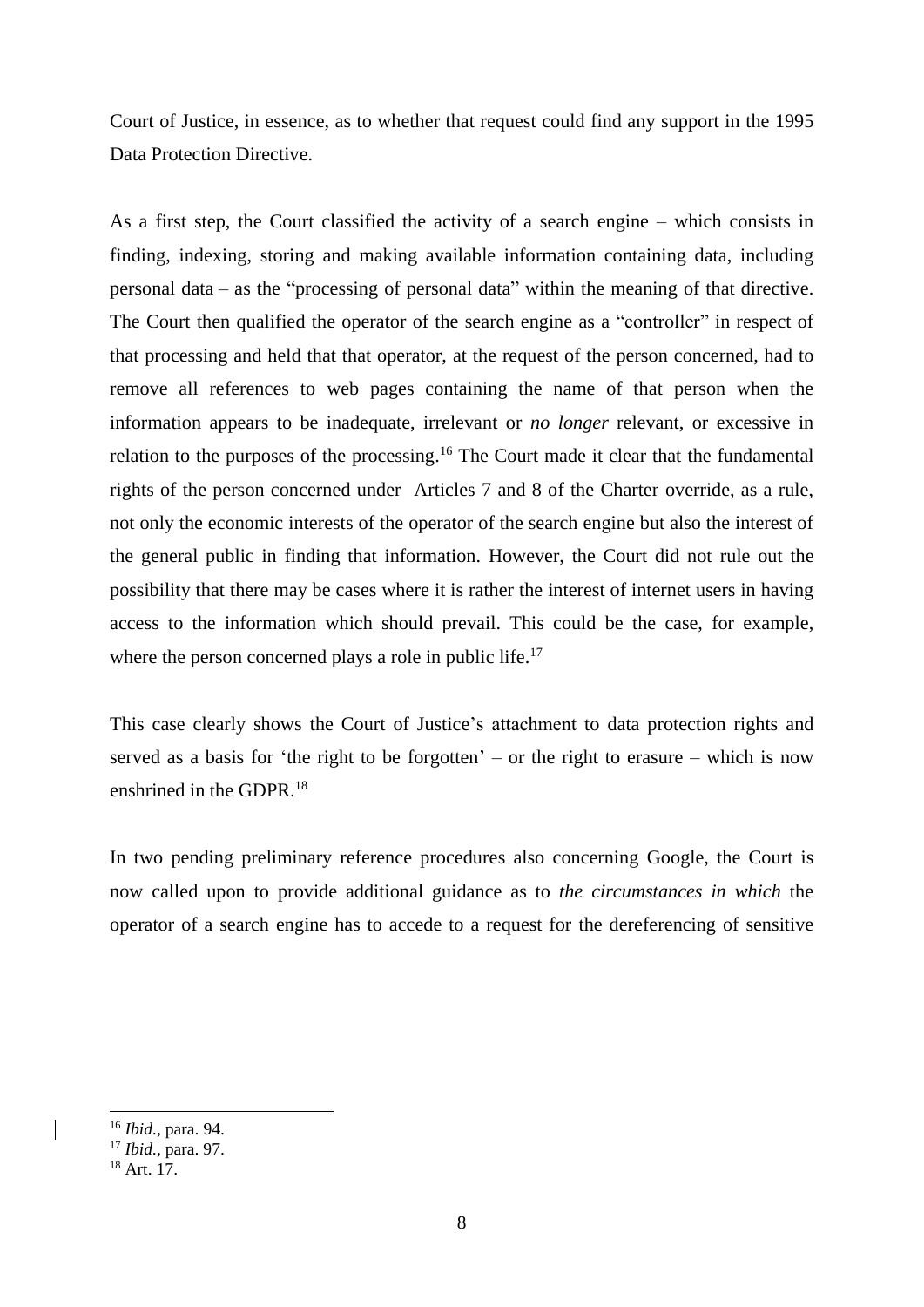data, <sup>19</sup> and to determine whether dereferencing should be undertaken at *national, EU or world level*. 20

In two recent cases decided in 2018, the Court further specified the notion of a "controller" within the meaning of the 1995 Data Protection Directive, which remained unchanged in the GDPR. <sup>21</sup> Thus, in *Wirtschaftsakademie Schleswig-Holstein*, the Court decided that the administrator of a Facebook fan page falls within that notion and is thus jointly responsible with Facebook for the processing of data of visitors to the fan page.<sup>22</sup> That is so, in essence, because the administrator contributes to determining the 'purposes and means' of the processing of personal data through cookies which Facebook places on fan pages. In *Jehovan todistajat*, the Court held that a religious community, such as the Jehovah's Witnesses, is a 'controller', jointly with its members who engage in preaching, for the processing of personal data carried out by the latter in the context of door-to-door preaching organised, coordinated and encouraged by that community.<sup>23</sup>

Before I conclude, let me highlight a case decided very recently,  $24$  in which the Court had to strike a balance between the right to privacy and the freedom of expression.

The main proceedings concerned Mr. Buivids who had made a video recording in a Latvian police station while he was making a statement in the context of administrative proceedings brought against him involving the imposition of a penalty. As he considered that the police officers had been acting unlawfully, he published the video on YouTube. The Latvian Data Protection Agency ordered Mr. Buivids to remove the video from that platform, in particular because he had not informed the police officers of the intended purpose of the processing of their personal data. The Latvian Supreme Court asked the

1

<sup>19</sup> Questions referred by the French *Conseil d'Etat* on 15 March 2017, C-136/17*, G.C., A.F., B.H., E.D. v Commission nationale de l'informatique et des libertés (CNIL)*.

<sup>20</sup> Questions referred by the French *Conseil d'Etat* on 21 August 2017, C-507/17, *Google Inc. v Commission nationale de l'informatique et des libertés (CNIL)*.

<sup>&</sup>lt;sup>21</sup> Article 4 (7): 'Controller' means the natural or legal person, public authority, agency or other body which, alone or jointly with others, determines the purposes and means of the processing of personal data.

<sup>22</sup> CJEU, 5 June 2018, *Wirtschaftsakademie Schleswig-Holstein*, C-210/16, EU:C:2018:388.

<sup>23</sup> CJEU, 10 July 2018, *Jehovan todistajat*, C-25/17, EU:C:2018:551.

<sup>24</sup> CJEU, 14 February 2019, *Sergejs Buivids*, C–345/17, EU:C:2019:122.